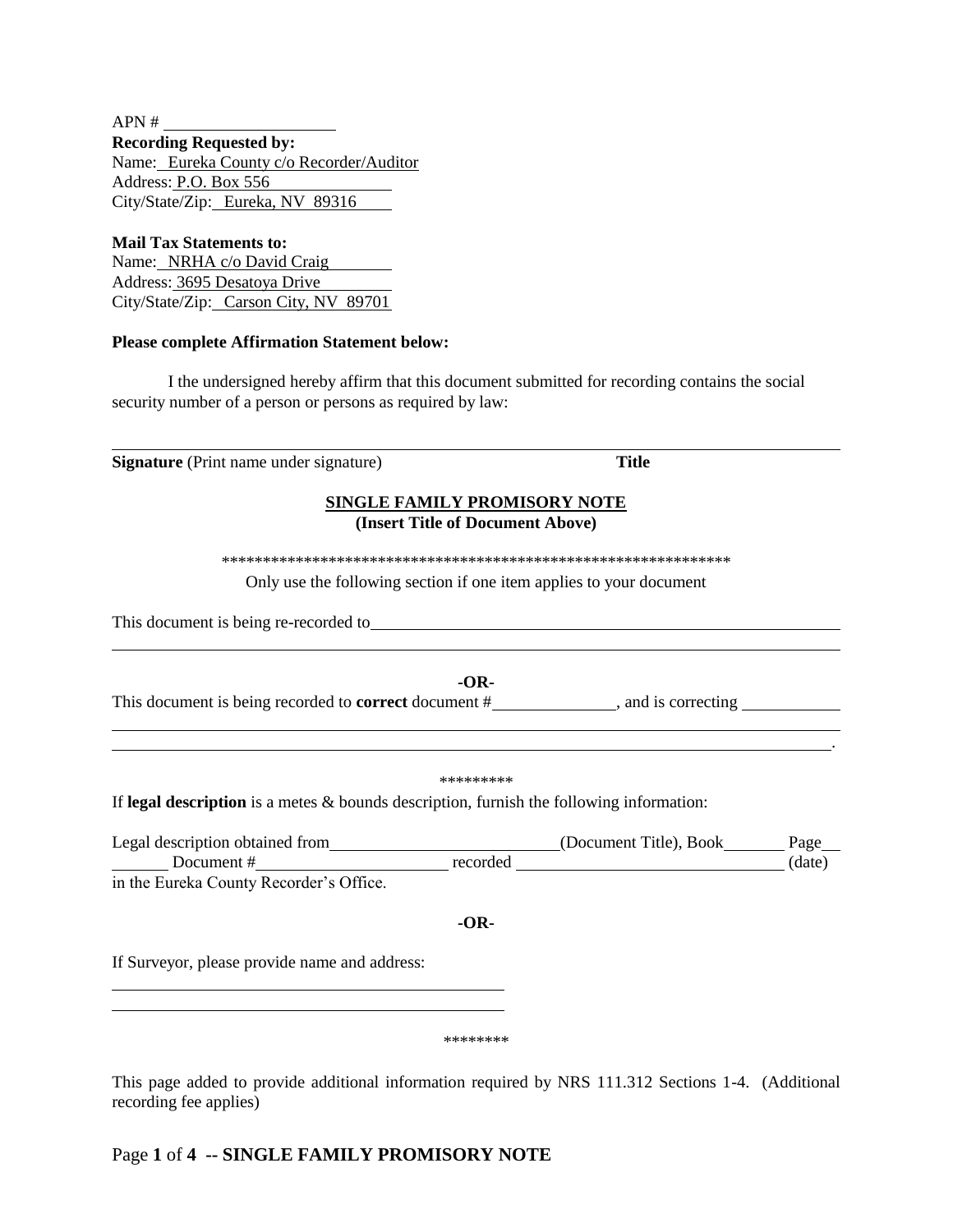DO NOT DESTROY THIS NOTE: When paid, the note and the deed of trust must be surrendered to STEWART TITLE OF NEVADA HOLDINGS, INC., with request for reconveyance.

# **SINGLE FAMILY PROMISSORY NOTE**

**\$\_\_\_\_\_\_\_\_\_\_\_\_\_\_** \_\_\_\_\_\_\_\_\_\_\_\_\_, 2011

**FOR VALUE RECEIVED**, at the times hereinafter stated, the undersigned, **NEVADA RURAL HOUSING AUTHORITY, a local government entity created and organized pursuant to Chapter 315 of the Nevada Revised Statutes** (NRHA), promises to pay to **EUREKA COUNTY, NEVADA, a political subdivision of the State of Nevada** (Eureka County), or order, at such place as Eureka County shall designate from time to time in writing, the principal sum of AND NO/100THS DOLLARS (\$\_\_\_\_\_\_\_\_\_\_\_\_\_\_), or so much thereof as may be advanced to NRHA (the "Grant") from time to time pursuant to the terms of that certain Single Family Grant Agreement between NRHA and Eureka County, with interest from the dates of each advance under the Single Family Grant Agreement, on the unpaid principal balance from time to time outstanding, at the fixed rate of three percent (3%) per annum ("Interest Rate"). Interest shall be computed on the basis of a 360-day year and actual days elapsed.

From the date of the first advance to February 7, 2016 (the "Maturity Date"), payments shall be made in accordance with the Single Family Grant Agreement as developed parcels are sold. Any payment hereunder shall be credited first, on the interest then due, and the remainder on the principal sum, and interest shall thereupon cease upon the amount so credited on the said principal sum. The privilege is reserved to pay more than the sum due at any time prior to the Maturity Date, without penalty.

This Note is issued pursuant to the Single Family Grant Agreement and is secured by, among other instruments, a Single Family Deed of Trust and Security Agreement and Fixture Filing with Assignment of Rents ("Deed of Trust") from NRHA, as Trustor, to STEWART TITLE OF NEVADA HOLDINGS, INC., as Trustee, for the benefit of Eureka County, encumbering certain real property in Eureka County, Nevada, and improvements thereon, as more particularly described in the Single Family Deed of Trust ("Property").

Eureka County may accelerate this Note, that is, declare the entire unpaid balance due and payable, upon (1) failure to pay when due any payment due hereunder, (2) any default by NRHA under the Single Family Grant Agreement or the Single Family Deed of Trust, (3) any default by the obligor under any obligation secured by a deed of trust having priority over the Single Family Deed of Trust, (4) any default by NRHA under such prior deed of trust, or (5) the insolvency of NRHA. Protest is waived.

If any of the events described in  $(1)$ ,  $(2)$ ,  $(3)$ ,  $(4)$  or  $(5)$  above occur, regardless of whether they occur before or after the Maturity Date, NRHA agrees to pay any and all reasonable costs and expenses (regardless of their nature and whether incurred before or after the initiation of enforcement action or before or after judgment) which may be incurred by Eureka County in connection with the

# Page **2** of **4 -- SINGLE FAMILY PROMISORY NOTE**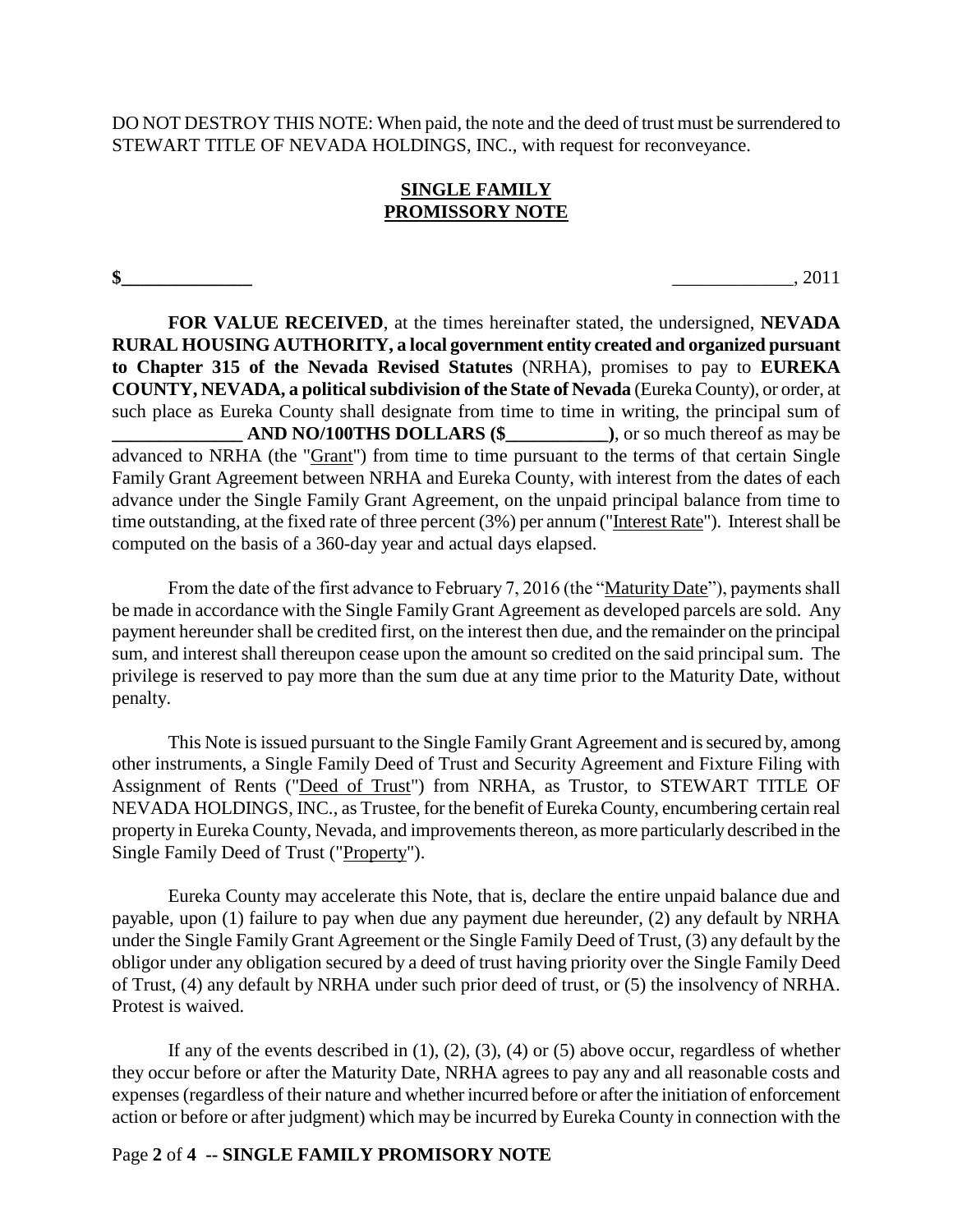enforcement of any of its rights under this Note, including but not limited to attorney's fees and all costs and expenses of collection. All past due principal and past due interest shall, both before and after judgment, bear interest at the per annum rate of eight percent (8%).

Any notices required or desired to be given under this Note shall be in writing and shall be validly given or made only if (1) delivered personally by hand-delivery, or (2) deposited in the United States mail, certified or registered, postage prepaid, return receipt requested, or (3) made by Federal Express or other similar delivery service which keeps records of deliveries and attempted deliveries, or (4) made by a confirmed transmission by facsimile machine or telecopy during the intended recipient's normal business hours. Service shall be deemed made on the first (1st) business day of attempted delivery or upon receipt, whichever is sooner, and addressed as follows:

| If to NRHA:     | <b>Nevada Rural Housing Authority</b><br>3695 Desatoya Drive<br>Carson City, Nevada 89701<br>Attn: David Craig<br>Tel: (775) 887-1178<br>Fax: (775) 887-1838                      |
|-----------------|-----------------------------------------------------------------------------------------------------------------------------------------------------------------------------------|
| With a copy to: | <b>Jones Vargas</b><br>100 W. Liberty St., 12th Floor<br>P.O. Box 281<br>Reno, Nevada 89504-0281<br>Attn: Elizabeth Fielder, Esq.<br>Tel: (775) 786-5000<br>Fax: (775) 786-1177   |
| If to County:   | County of Eureka<br>P.O. Box 556<br>Eureka, Nevada 89316<br>Attn: Michael Rebaleati<br>Tel: (775) 237-5263<br>Fax: (775) 237-5614                                                 |
| With a copy to: | <b>Eureka County District Attorney</b><br>701 S. Main Street<br>P.O. Box 190<br>Eureka, Nevada 89316<br>Attn: Theodore Beutel, Esq.<br>Tel: (775) 237-5315<br>Fax: (775) 237-6005 |

Any Party may change its address for the purpose of receiving notices or demands as herein provided by written notice given in the manner specified above to the other Party, which notice of change of address shall not become effective, however, until the actual receipt thereof by the other Party.